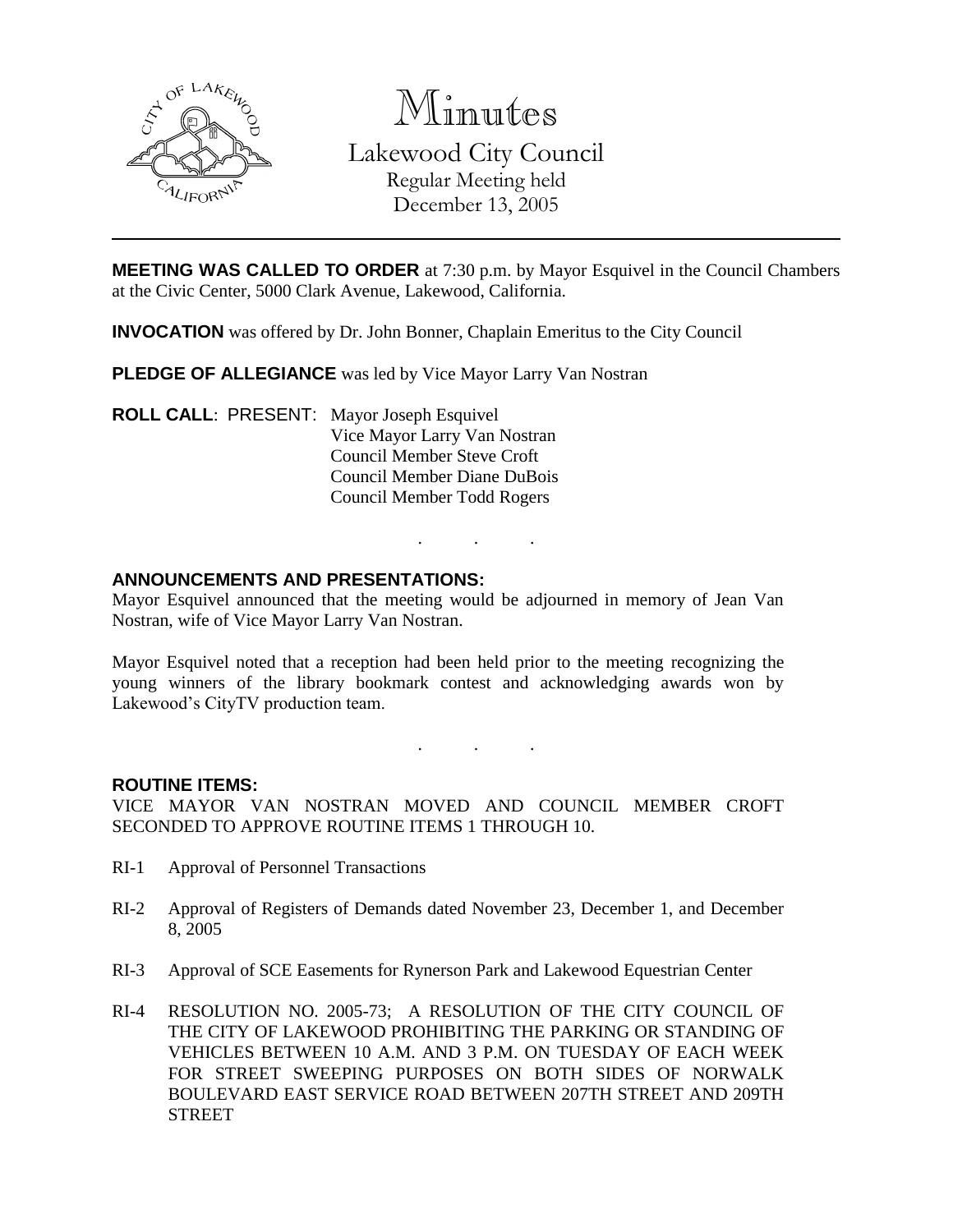City Council Minutes December 13, 2005 Page 2

#### **ROUTINE ITEMS:** Continued

RI-5 RESOLUTION NO. 2005-74; A RESOLUTION OF THE CITY COUNCIL OF THE CITY OF LAKEWOOD ESTABLISHING A PHYSICALLY HANDICAPPED PERSONS DESIGNATED PARKING SPACE ON THE NORTH SIDE OF CANDLEWOOD STREET WITHIN THE CITY OF LAKEWOOD

RESOLUTION NO. 2005-75; A RESOLUTION OF THE CITY COUNCIL OF THE CITY OF LAKEWOOD ESTABLISHING A PHYSICALLY HANDICAPPED PERSONS DESIGNATED PARKING SPACE ON THE SOUTH SIDE OF 209TH STREET WITHIN THE CITY OF LAKEWOOD

- RI-6 Approval of Appropriation for Equipment Replacement Fund
- RI-7 Approval of Monthly Reports of Investment Transactions
- RI-8 Approval of Request of Time Extension Vacation of the Alley West of Hayter Avenue Between Del Amo Boulevard and Hardwick Street
- RI-9 Approval of Sale of Supplemental Water to Golden State Water Company
- RI-10 RESOLUTION NO. 2005-76; A RESOLUTION OF THE CITY COUNCIL OF THE CITY OF LAKEWOOD ADOPTING THE 2006 EDITION OF THE STANDARD SPECIFICATIONS FOR PUBLIC WORKS CONSTRUCTION

UPON ROLL CALL VOTE, THE MOTION WAS APPROVED:

AYES: COUNCIL MEMBERS: Van Nostran, Croft, DuBois, Rogers and Esquivel NAYS: COUNCIL MEMBERS: None

Mayor Esquivel stated that since there were a number of people in the audience interested in this particular issue, he would move consideration to the front of the agenda.

. . .

### **3.1 • DISCUSSION OF RECONSIDERATION OF PARKVIEW DRIVE AND MANOR DRIVE STREET VACATION**

City Attorney Steve Skolnik briefly reviewed the history surrounding the request for street vacation and prior actions by the City Council. He noted that although the street vacation had been approved in October, the documents had not been finalized pending the resolution of a title issue. He stated that the item had been placed on the agenda at the request of City Council Members and reviewed the options for action on this item. He advised that letters, emails and petitions had been received concerning this issue and that all of them had been copied to each of the City Council Members so they would have full benefit of all comments submitted. He also noted that notice of the consideration of this item had been mailed to each of the property owners in the area where the street was to be vacated.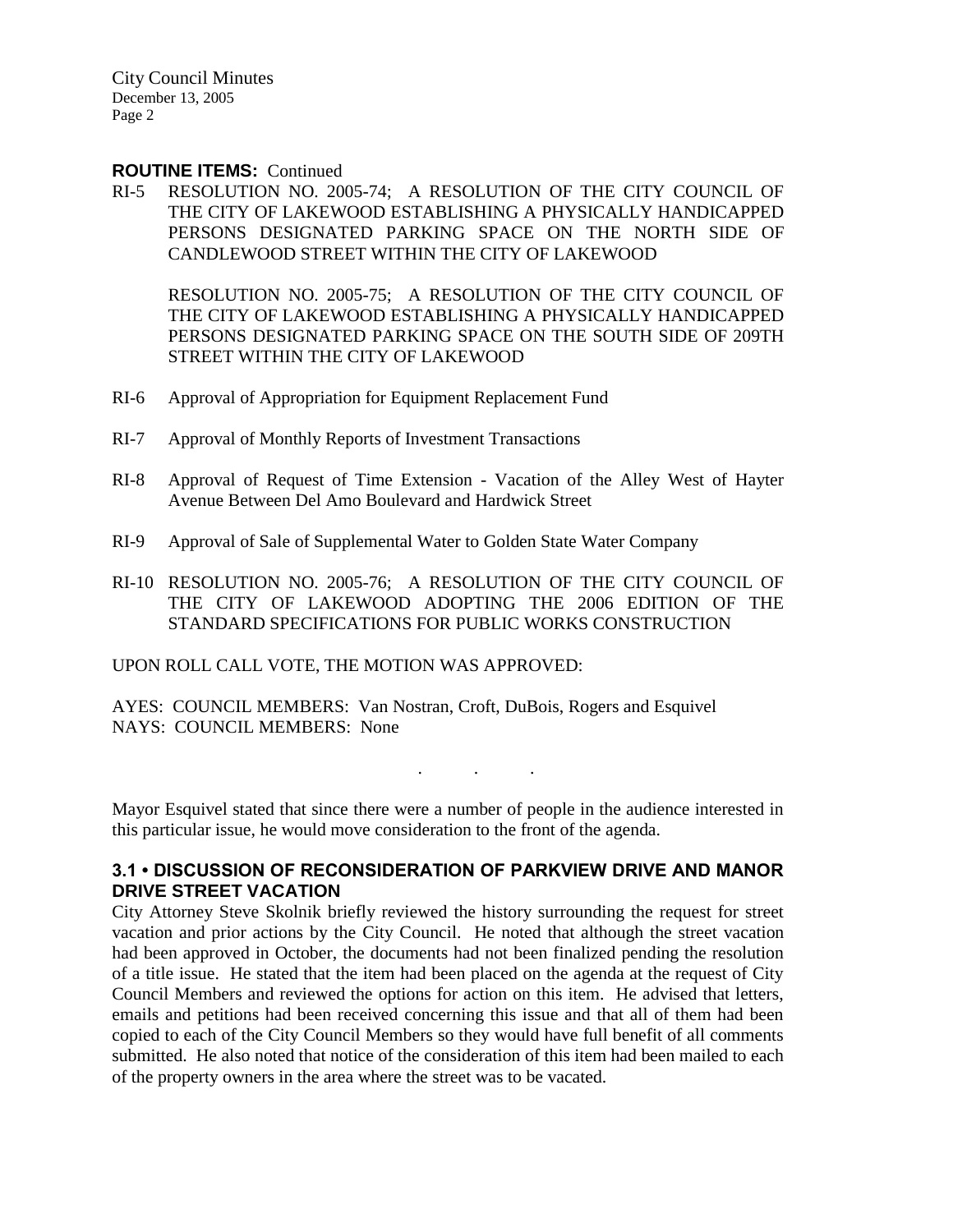# **3.1 • DISCUSSION OF RECONSIDERATION OF PARKVIEW DRIVE AND MANOR DRIVE STREET VACATION - Continued**

Mayor Esquivel reviewed the rules for proceeding with this matter and the order in which the speakers would be heard.

Michael Grant of Best Best & Krieger, LLP, stated he was the attorney retained to represent the homeowners' association formed by the "island" property owners. He stated that some of the concerns expressed by opponents were misunderstandings which could be easily resolved, such as emergency access, decrease in property values and a perception of elitism. He noted that the area was not a thoroughfare and stated that the main issue was increased security, not isolation from the rest of the Country Club area. He suggested representatives from both sides of the issue meet and attempt to find an acceptable compromise.

Stan Levin stated a petition had been circulated protesting the street vacation and over 400 signatures had been collected. He further stated that it was his belief that the City Council's previous decision to grant the vacation had been made based upon misleading and inadequate information presented by the homeowners' association and that accurate crime statistics were needed. He also noted that the previous city attorney had written an opinion indicating that participation of all the "island" property owners would be needed and that not all had been in favor of the gate.

Dr. Ronald Hartman; Sylvia Hartman, Crystal Breedlove, Chuck Lyons, James Breedlove, Donald Carlos, Charlie and Chuck Lyons, Susan Torgersen, Elaine Warren, and Al Taylor spoke in favor of the street vacation and gate citing improved public safety as their primary motivation and noting past incidents such as loitering, vandalism and street racing. Remarks were offered about possible misunderstandings regarding negative impacts of the gate asserting that it would not prevent pedestrian access, delay emergency vehicle access, or damage outlying property values.

Responding to questions from Council Member Croft, Mrs. Sylvia Hartman stated she was an officer for the Island Homeowners' Association and that the association board had indicated that they would support pedestrian access for anyone willing to provide the association with contact information.

Gary Larsen, Dr. Lance Sieger, John Buksa, Humberto Ravelo, Richard Dearth, Jessie Butler, Dennis Sanchez, Ken Pallas, Thomas Hart, Bill Hall, Skip Gill, Joe Rubech, Javier Muñoz, Debora Parker, Monica Fuentes, and Carol Eggers spoke in opposition to the street vacation and gate. Reasons cited for opposition included lack of pedestrian access; setting a negative precedent; concern about property values; damage to community unity; and that other, less divisive, solutions were available to resolve the public safety issues.

Noting that his address was some distance from the area of the proposed gate, Council Member DuBois asked Mr. Buksa why he was concerned. He responded by stating that dividing off a portion of the City could lead to other isolated areas, such as cul-de-sacs, requesting the same thing.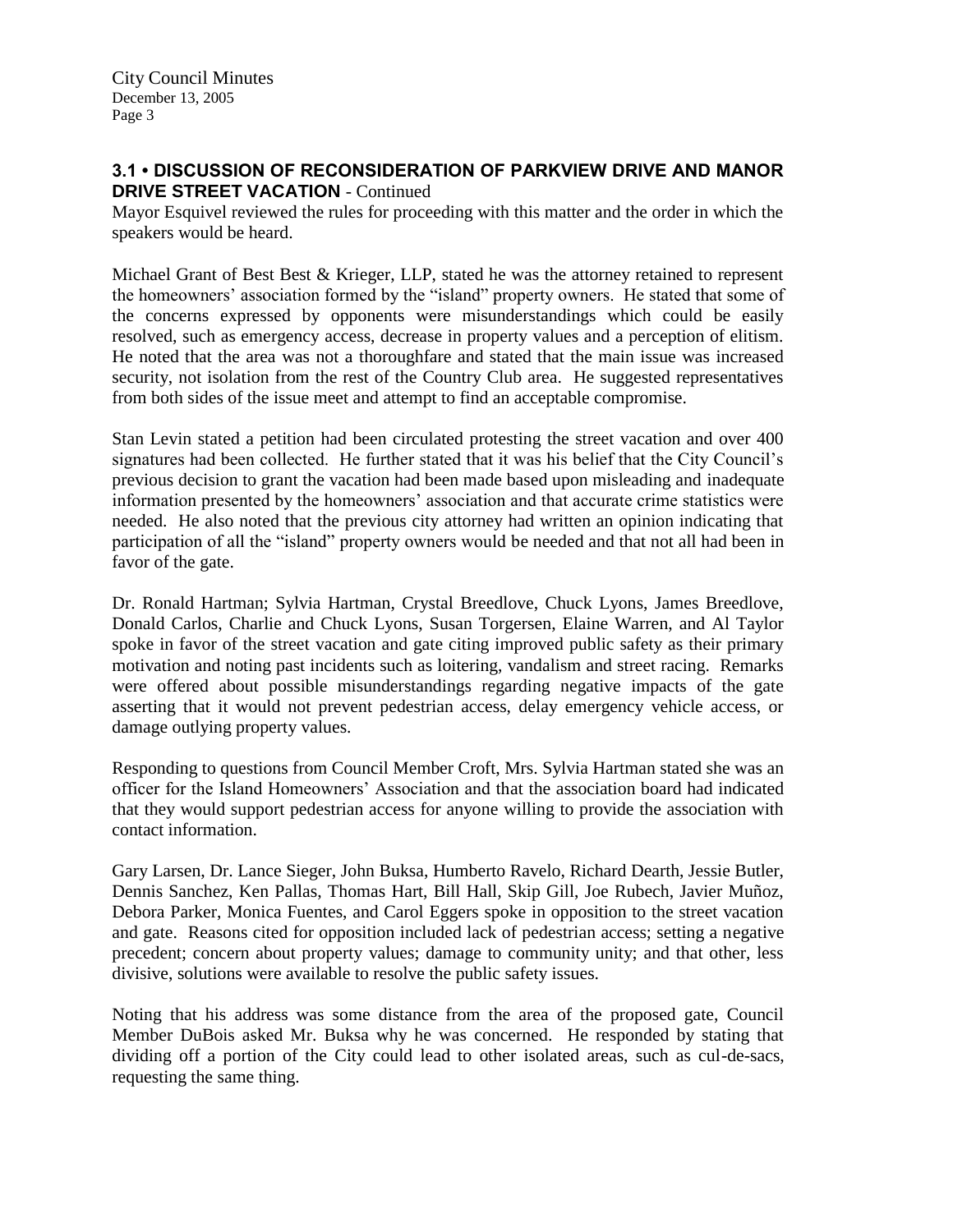# **3.1 • DISCUSSION OF RECONSIDERATION OF PARKVIEW DRIVE AND MANOR DRIVE STREET VACATION - Continued**

Responding to questions from Council Member Rogers, Mr. Javier Muñoz stated a university professor and a real estate attorney had both indicated that 100 percent participation was required to form a homeowners' association.

In response to a question from Council Member Croft, Mr. Stan Levin stated that the opponents to the street vacation would be willing to meet with the homeowners' association and discuss alternatives regarding pedestrian access.

The City Attorney advised that there were three options available to the City Council; 1) take no further action, which would allow the resolution passed in October to remain in effect and the street vacation to proceed once the title issue was resolved; 2) adopt a new resolution, which would rescind the resolution passed in October and stay the street vacation; or 3) take action to freeze proceeding on the October resolution to allow the residents representing both sides of this issue to meet and confer and possibly bring back an agreed upon solution.

Council Member Rogers stated he was deeply troubled by the things that had happened during public debate on this issue, including hate mail and threatening telephone calls. He reported receiving a threat of a smear campaign and recall petition based upon his vote on this matter. He stated that such politics had no place in the Lakewood community and that he would not allow such tactics to influence his decision. He noted that his preference would be to stay the street vacation resolution pending a compromise or community solution that could be reached by the residents on both sides of this issue. He proposed involving a City staff member as an impartial observer, with the issue to return to the City Council should the discussions become deadlocked.

Council Member DuBois expressed her surprise with the comments she had received on this issue, including through an anonymous letter, and stated that her intent was to make the best decision for the community and she would not be blackmailed. She also stated that she had found the conduct of some of those present and their failure to respect the opinions of others insulting during the discussion of such a serious issue as neighborhood safety. She noted that there was some dispute about the crime statistics for the area and that although the Sheriff's Department was doing an excellent job, they could not be effective in solving neighborhood issues unless residents were vigilant about reporting incidents.

Vice Mayor Van Nostran stated that this issue had turned into one of the most divisive matters ever to come before the City Council in all his years of service. He noted that the October decision had been based on the configuration of the area and increasing safety. He noted the Westgate development, which had been developed as a gated community and did not seem to negatively impact other residents. He encouraged residents on both sides of the issue to embrace Council Member Rogers' plan and get together to find an acceptable solution, noting that it was the goal of the City Council to resolve this matter fairly.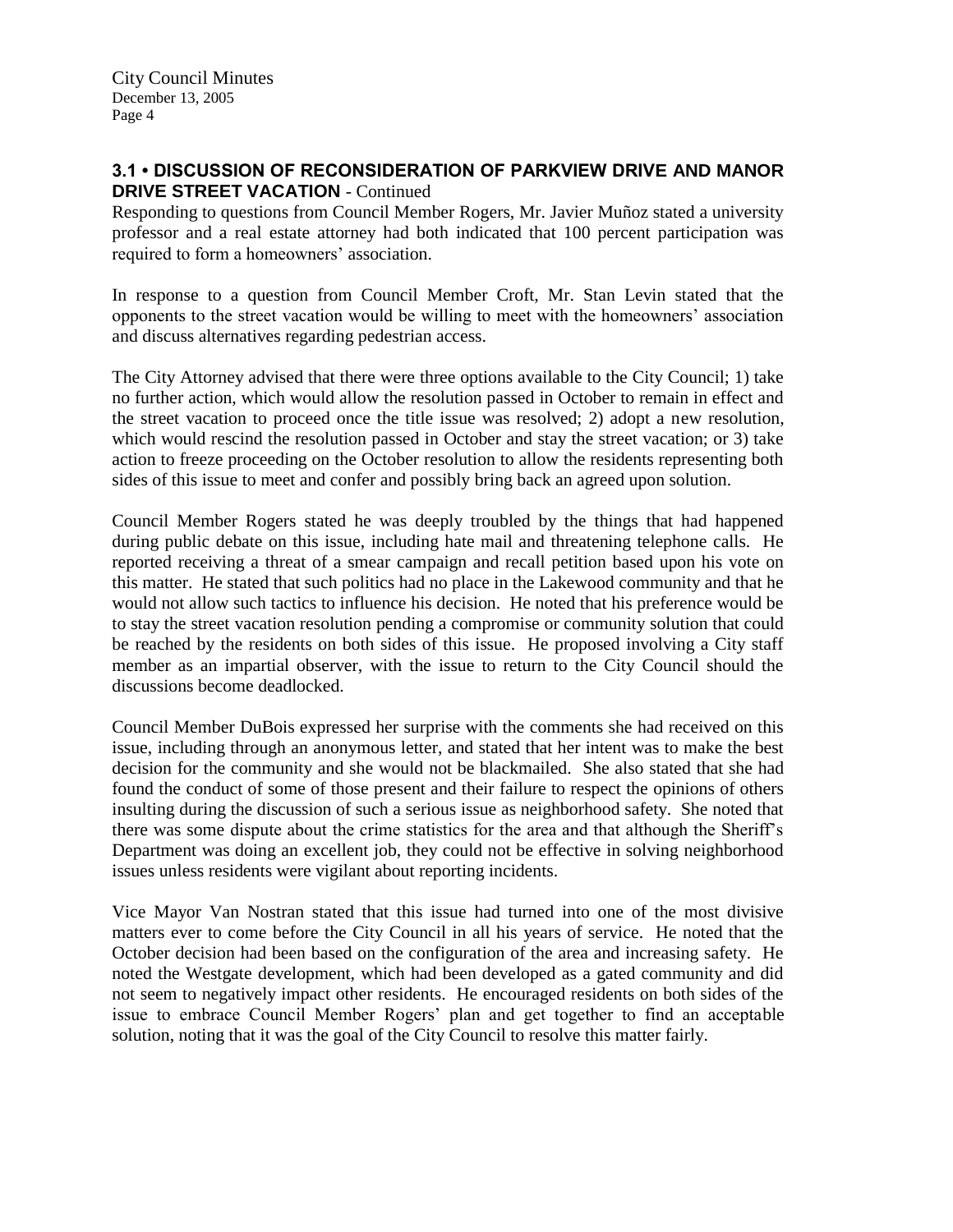# **3.1 • DISCUSSION OF RECONSIDERATION OF PARKVIEW DRIVE AND MANOR DRIVE STREET VACATION - Continued**

Council Member Croft stated that he also felt that compromise was the best solution. He noted that he would like to hear from the Sheriff Station Commander about crime statistics for the area. He echoed Council Member DuBois' concerns regarding the behavior of the audience and stated that Lakewood was a great community and working together a compromise should be possible. He expressed concern about the gate providing any actual improvement to security and that some similar law enforcement problems were being experienced in other parts of the Country Club area. He concluded by stating he would also support a stay of the street vacation resolution to provide an opportunity to discover an agreeable solution.

Mayor Esquivel stated every attempt had been made to provide an opportunity for each concerned party to have a fair chance to be heard, although he was disturbed by the disrespect shown to some of the speakers and the threats made to Council Member Rogers. He further stated that it was the intent of the City Council to make the best decision possible for all residents and that the goal was to make the City as safe as possible for everyone. He concluded by stating he also would favor residents meeting to work toward a compromise.

The City Attorney determined from Attorney Grant that the Homeowners' Association, representing the real parties in interest, would agree with the stay of the resolution.

Council Member Rogers stated that with the holiday season, a 30-day stay would not be long enough, however he felt 90-days would stretch out the process too long. He also noted that the City Manager would need the authority to appoint a staff member to provide an impartial report back to the City Council.

COUNCIL MEMBER ROGERS MOVED AND VICE MAYOR VAN NOSTRAN SECONDED TO STAY THE EFFECT OF RESOLUTION NO. 67 UNTIL THE SECOND REGULAR CITY COUNCIL MEETING IN FEBRUARY, 2006, TOLL THE APPLICABLE STATUTE, AND DIRECT THE CITY MANAGER TO APPOINT A STAFF MEMBER TO PROVIDE AN IMPARTIAL REPORT ON THE DISCUSSIONS.

The City Attorney confirmed for Council Member Croft that whether the talks resulted in a compromise or an impasse, the matter would be on the Council's agenda at the end of February.

UPON ROLL CALL VOTE, THE MOTION WAS APPROVED:

AYES: COUNCIL MEMBERS: Van Nostran, Croft, DuBois, Rogers and Esquivel NAYS: COUNCIL MEMBERS: None

. . .

At 9:30 p.m., Mayor Esquivel called for a recess. At 9:40 p.m., the meeting was reconvened with all Council Members present.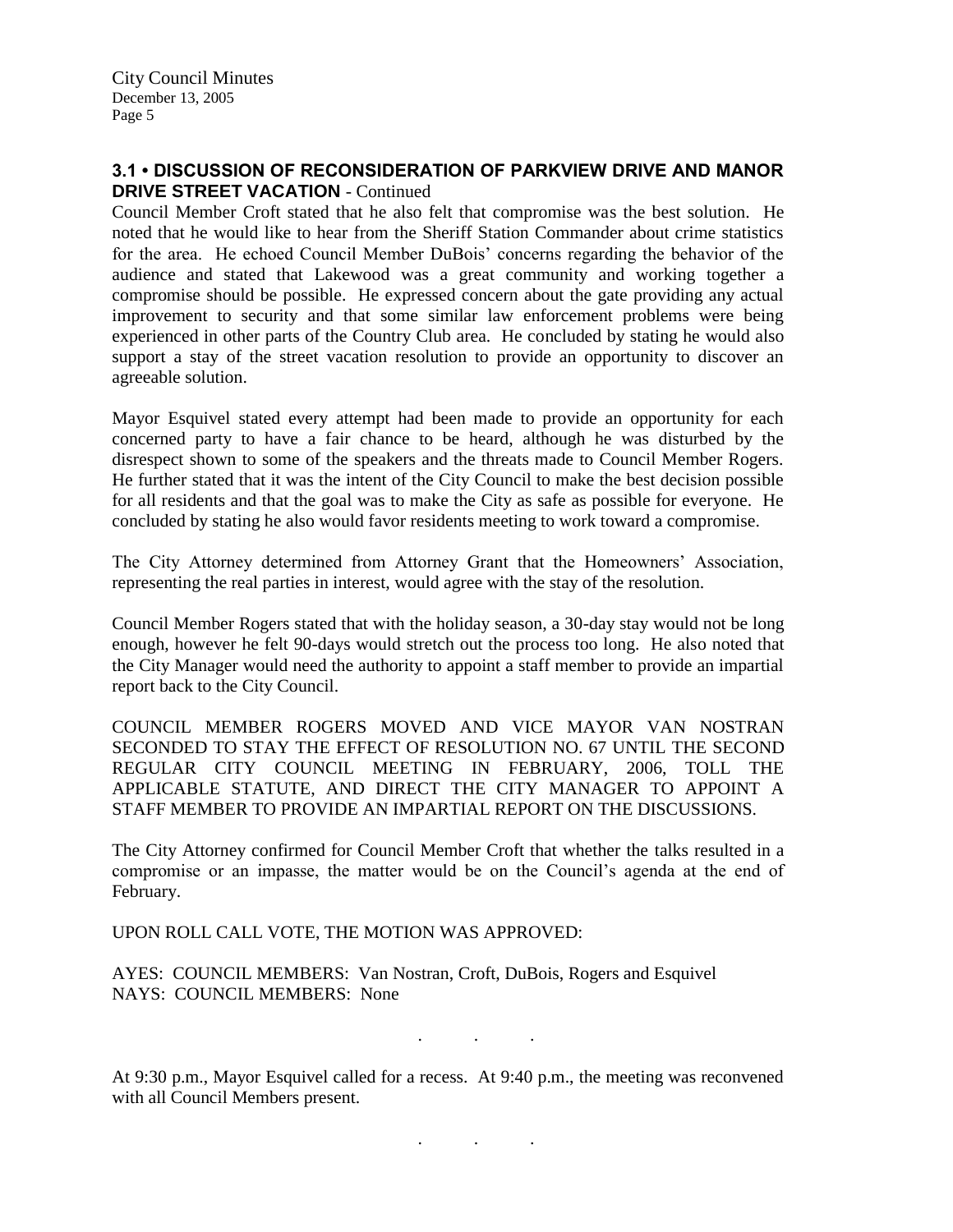City Council Minutes December 13, 2005 Page 6

# **1.1 • URBAN WATER MANAGEMENT PLAN UPDATE 2005**

Water Resources Director Jim Glancy gave a brief presentation based on the report contained in the agenda and stated that in accordance with State law, an Urban Water Management Plan was developed and adopted every five years. He advised that elements of the report included projected changes in population and land use impacting water demand and projected supply and demand for the next 25 years. He concluded by stating that the draft Plan had been available for public review for the past 30 days and that following a public hearing, it would be forwarded to the State Department of Water Resources. It was the recommendation of the Water Resources Committee that the City Council hold a public hearing, adopt the proposed resolution approving the Urban Water Management Plan Update 2005, and direct staff to forward the completed document to the California Department of Water Resources.

RESOLUTION NO. 2005-77; A RESOLUTION OF THE CITY COUNCIL OF THE CITY OF LAKEWOOD ADOPTING THE CITY OF LAKEWOOD URBAN WATER MANAGEMENT PLAN UPDATE DESCRIBING THE CITY'S WATER SUPPLY PLAN FOR THE NEXT TWENTY-FIVE YEARS

Mayor Esquivel opened the public hearing at 9:44 p.m. and called for anyone in the audience wishing to address the City Council on this matter. There was no response.

COUNCIL MEMBER DUBOIS MOVED AND COUNCIL MEMBER ROGERS SECONDED TO ADOPT RESOLUTION NO. 2005-77 AND DIRECT STAFF TO FORWARD THE DOCUMENT TO THE STATE. UPON ROLL CALL VOTE, THE MOTION WAS APPROVED:

AYES: COUNCIL MEMBERS: Van Nostran, Croft, DuBois, Rogers and Esquivel NAYS: COUNCIL MEMBERS: None

## **1.2 • ORDINANCE NO. 2005-14; AMENDING THE MUNICIPAL CODE PERTAINING TO PETROLEUM STORAGE AND PUMPING FACILITIES IN THE M-1 ZONE** *[Continued from November 30, 2005]*

. . .

The City Attorney advised that there had been a long standing issue between the City and Paramount Petroleum which had been the subject of a previous closed session and that the proposed ordinance carried out the instructions given to counsel at that time. He noted that an agreement with Paramount Petroleum was pending and would be presented to the City Council early next year.

ORDINANCE NO. 2005-14; AN ORDINANCE OF THE CITY COUNCIL OF THE CITY OF LAKEWOOD AMENDING THE LAKEWOOD MUNICIPAL CODE TO EXTEND THE DEADLINE FOR MAINTAINING AND OPERATING A TANK FARM IN THE M-1 ZONE

Mayor Esquivel opened the public hearing at 9:47 p.m. and called for anyone in the audience wishing to address the City Council on this matter. There was no response.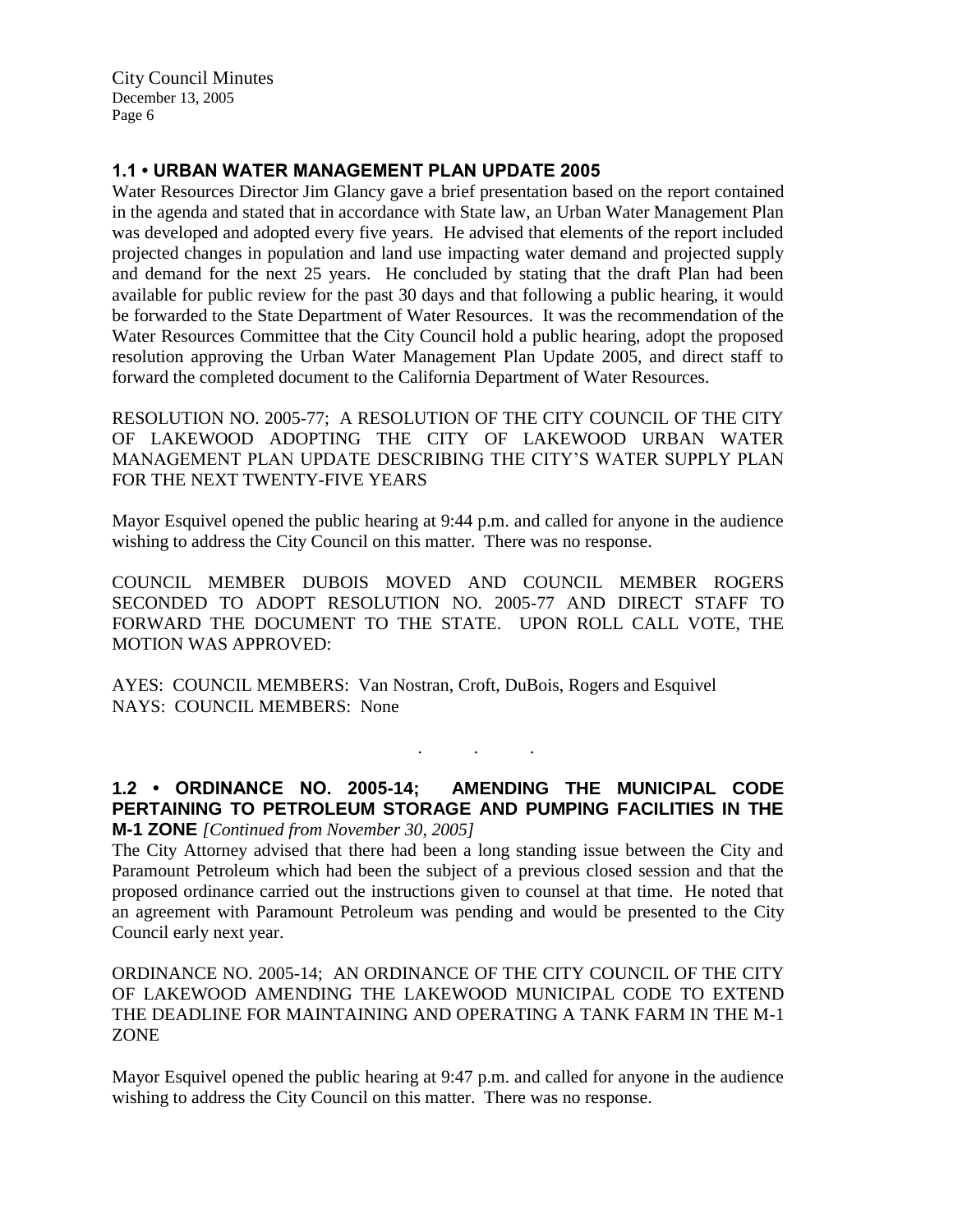### **1.2 • PETROLEUM STORAGE AND PUMPING FACILITIES IN THE M-1 ZONE**

COUNCIL MEMBER ROGERS MOVED AND COUNCIL MEMBER DUBOIS SECONDED TO INTRODUCE ORDINANCE NO. 2005-14. UPON ROLL CALL VOTE, THE MOTION WAS APPROVED:

AYES: COUNCIL MEMBERS: Van Nostran, Croft, DuBois, Rogers and Esquivel NAYS: COUNCIL MEMBERS: None

## **1.3 • LAKEWOOD SHERIFF STATION EXPANSION PROJECT**

Public Works Director Lisa Rapp reported that staff had been working closely with representatives from the County of Los Angeles and Los Angeles County Sheriff's Department on the Sheriff Station Expansion Project. She advised that the County Board of Supervisors was scheduled to meet on this issue on December 20, 2005, and that their action would determine the best course for the City's action. She concluded by recommending the City Council continue this item until December 20, 2005.

. . .

VICE MAYOR VAN NOSTRAN MOVED AND COUNCIL MEMBER CROFT SECONDED TO CONTINUE THIS ITEM, INCLUDING THE PUBLIC HEARING PORTION, TO DECEMBER 20, 2005. UPON ROLL CALL VOTE, THE MOTION WAS APPROVED:

AYES: COUNCIL MEMBERS: Van Nostran, Croft, DuBois, Rogers and Esquivel NAYS: COUNCIL MEMBERS: None

## **1.4 • REJECTION OF BID FOR PUBLIC WORKS PROJECT NO. 06-1, DRILLING ASR WELL 27**

. . .

The Director of Public Works gave a brief presentation based on the report in the agenda and stated that one bid had been received for the drilling of an aquifer storage and recovery well to be located at the Arbor Water Yard. She reported that the bid received was nearly 30 percent higher than the engineer's estimate for the project and that staff review had determined that re-bidding the project had the potential for cost savings. It was the recommendation of staff that the City Council reject the bid for Public Works Project 06-01 and authorize staff to re-advertise for bids on the project.

Mayor Esquivel opened the public hearing at 9:50 p.m. and called for anyone in the audience wishing to address the City Council on this matter. There was no response.

VICE MAYOR VAN NOSTRAN MOVED AND COUNCIL MEMBER CROFT SECONDED TO APPROVE STAFF'S RECOMMENDATION. UPON ROLL CALL VOTE, THE MOTION WAS APPROVED:

AYES: COUNCIL MEMBERS: Van Nostran, Croft, DuBois, Rogers and Esquivel NAYS: COUNCIL MEMBERS: None